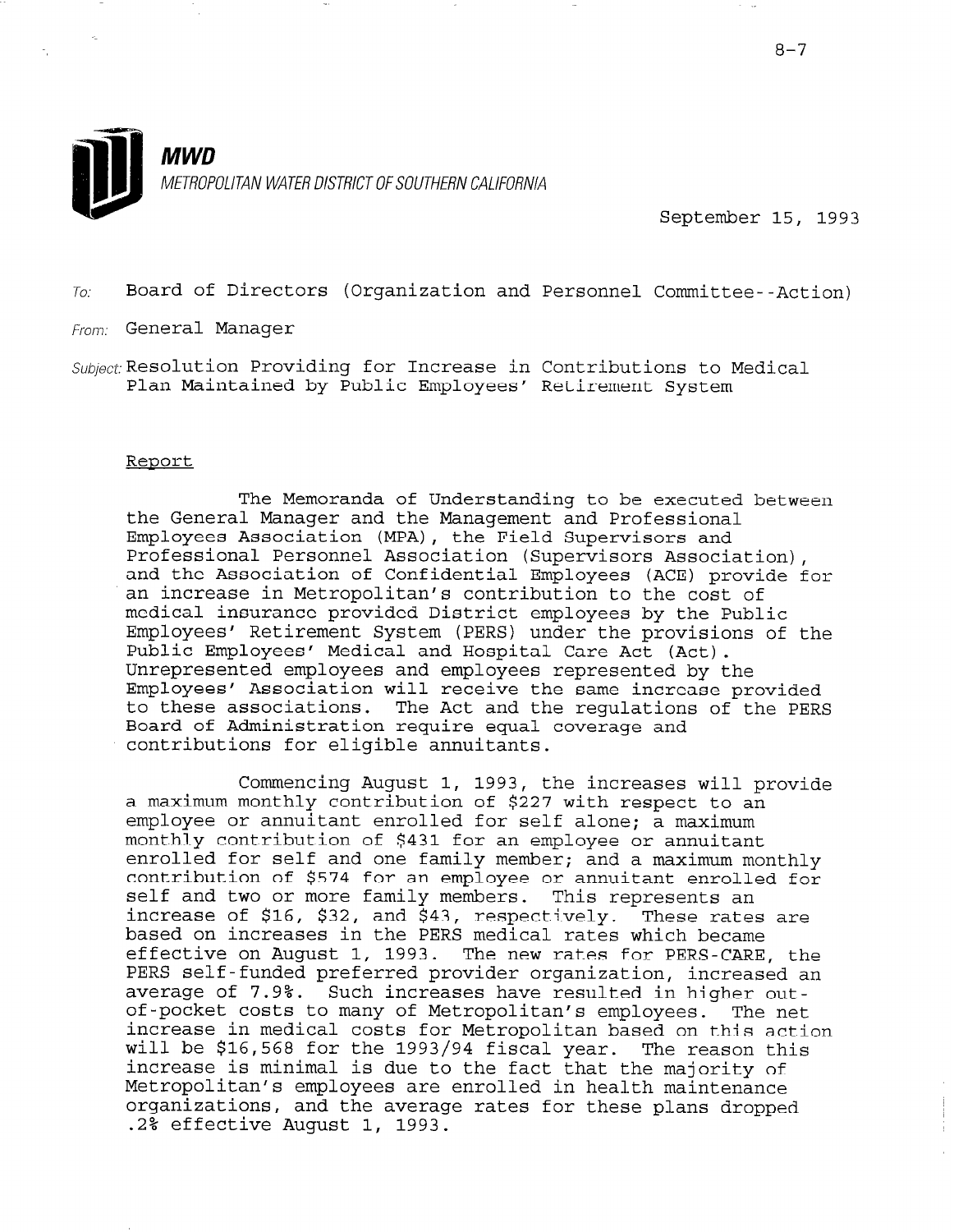# Board of Directors -2- September 15, 1993

Administrative Code Section 6522, which deals with medical contributions for unrepresented managers, will require amendment to reflect this change. The changes are shown in Attachment "A" by strikeover and underscoring.

This action is exempt from provisions of the California Environmental Quality Act because it can have no possible effect on the environment.

## Board Committee Assignments

This letter is referred for action to the Organization and Personnel Committee because of its authority in determining matters of interest affecting employee benefits, pursuant to Administrative Code Section 2471 $(c)$ .

Recommendation

### ORGANIZATION AND PERSONNEL COMMITTEE FOR ACTION.

It is recommended:

That the Board adopt the attached resolution reflecting Metropolitan's contributions to the medical plans maintained by the Public Employees' Medical and Hospital Care Act for all employees and annuitants, said increases to be effective August 1, 1993 through July 31, 1994.

2. That Section 6522 of the Administrative Code be amended to read as shown in Attachment "B".

hn R. Wodraska

BL/dc Attachment

 $S:1161bo.b$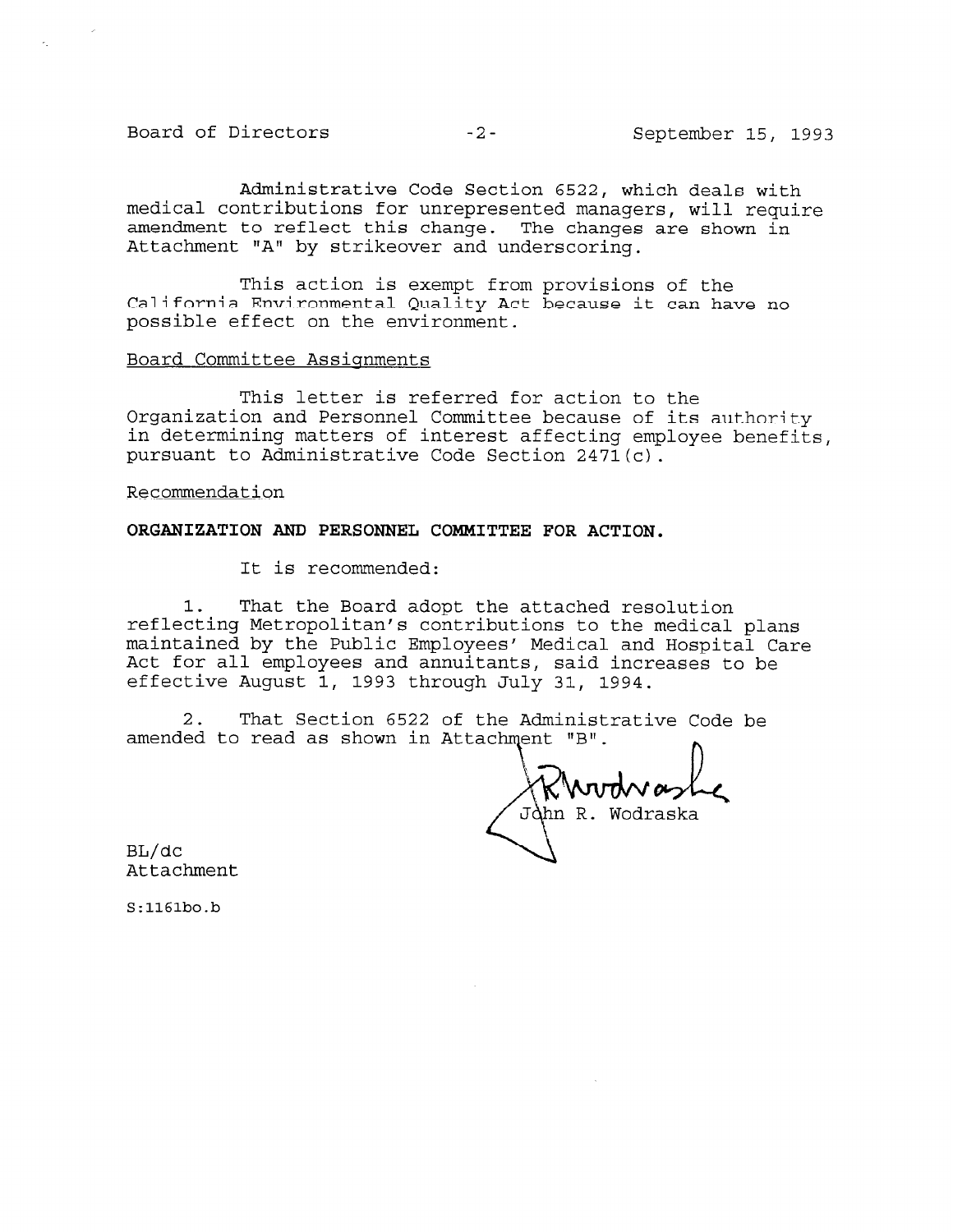# RESOLUTION FIXING THE EMPLOYER'S CONTRIBUTION UNDER THE PUBLIC EMPLOYEES' MEDICAL AND HOSPITAL CARE ACT

- WHEREAS (1) Government Code Section 22825.6 provides that a local agency contracting under the Public Employees' Medical and Hospital Care Act shall fix the amount of the employer's contribution at an amount not iess than the amount required under Section 22825 of the Act, and
- WHEREAS (2) The Metropolitan Water District of Southern California is a local agency contracting under the Act;

NOW, THEREFORE, BE IT RESOLVED that from August 1, 1993 to July 31, 1994, the employer's contribution for each employee and annuitant shall be the amount necessary, when added to the employee or annuitant's contribution, to pay the full cost of the employee's or annuitant's enrollment, including the enrollment of the employee's or annuitant's eligible family members, in a health benefits plan or plans up to a maximum of:

| Code | Bargaining Unit                    | Contribution Per Month<br>One Party Two Party Three Party |       |             |  |  |
|------|------------------------------------|-----------------------------------------------------------|-------|-------------|--|--|
|      |                                    |                                                           |       |             |  |  |
| 01   | Unrepresented                      | \$227                                                     | \$431 | \$574       |  |  |
| 02   | Employees Association              | \$227                                                     | \$431 | <b>S574</b> |  |  |
| 03   | Field Supervisors and Professional |                                                           |       |             |  |  |
|      | Personnel Association              | \$227                                                     | \$431 | \$574       |  |  |
| 04   | Management and Professional        |                                                           |       |             |  |  |
|      | Employees Association              | \$227                                                     | \$431 | \$574       |  |  |
| 05   | Association of Confidential        |                                                           |       |             |  |  |
|      | Employees                          | \$227                                                     | \$431 | \$574       |  |  |
|      |                                    |                                                           |       |             |  |  |

Adopted at a regular meeting of the Board of Directors of Adopted at a regular meeting of the Board of Difectors of this 21st day of September 1993.

Signed

Michael Gage, Chairman

Attest

Karen Dorff, Executive Secretary

 $s:1161$ bo.b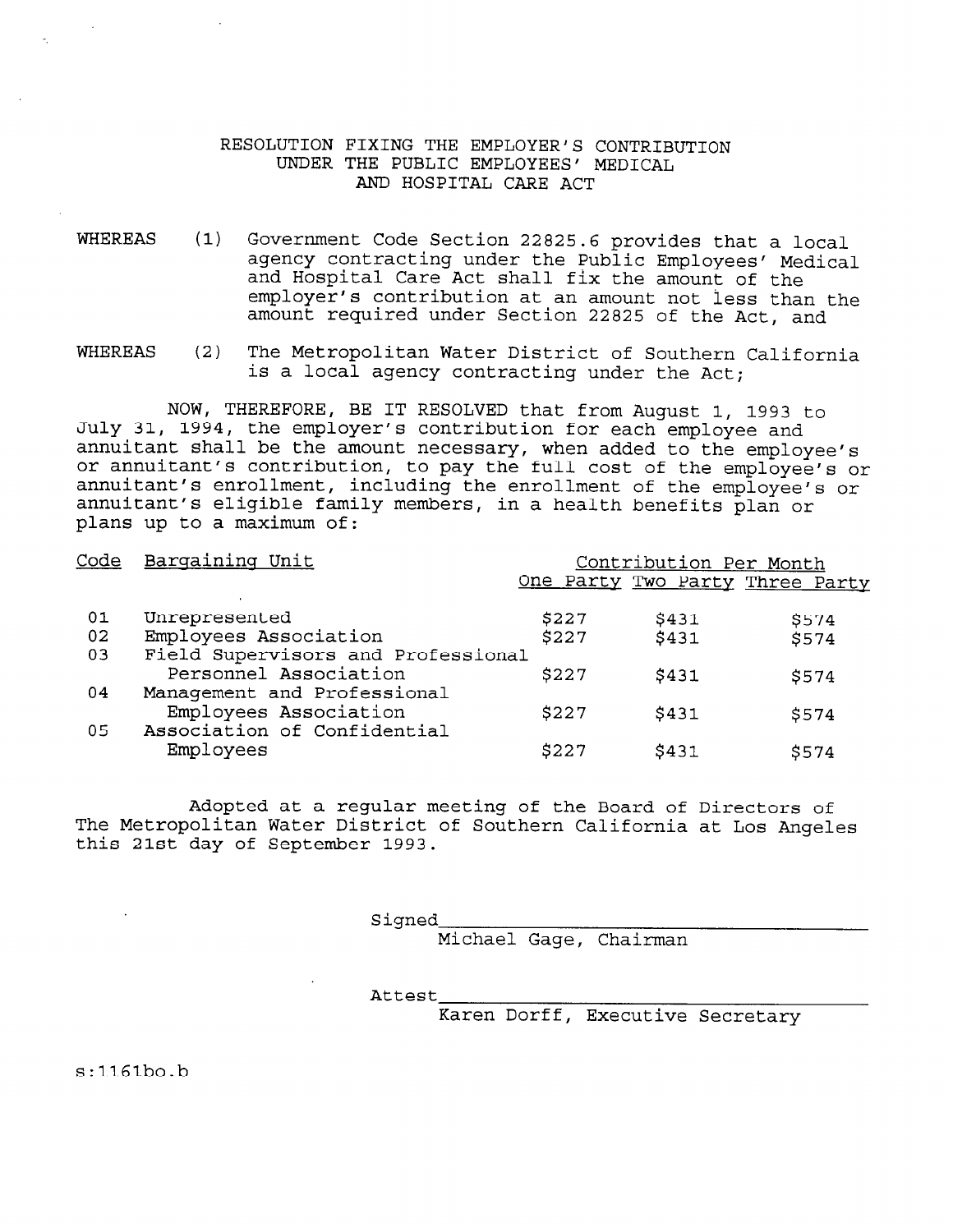#### ATTACHMENT A

## 6522. Medical Insurance.

The District's monthly contribution for employees in classifications listed in Section 6500 and related annuitants to the medical plans maintained by the Public employees' Retirement System under the provisions of the Public Employees' Medical and Hospital Care Act shall be as follows:

For plans in effect on August 1, 1992: August 1, 1993:

Employee or Annuitant Only  $$211$  $$227$ Employee or Annuitant Plus One Dependent Employee or Annuitant Plus One Dependent<br>Employee or Annuitant Plus Two or More Dependents  $\frac{2399}{5574}$  \$574